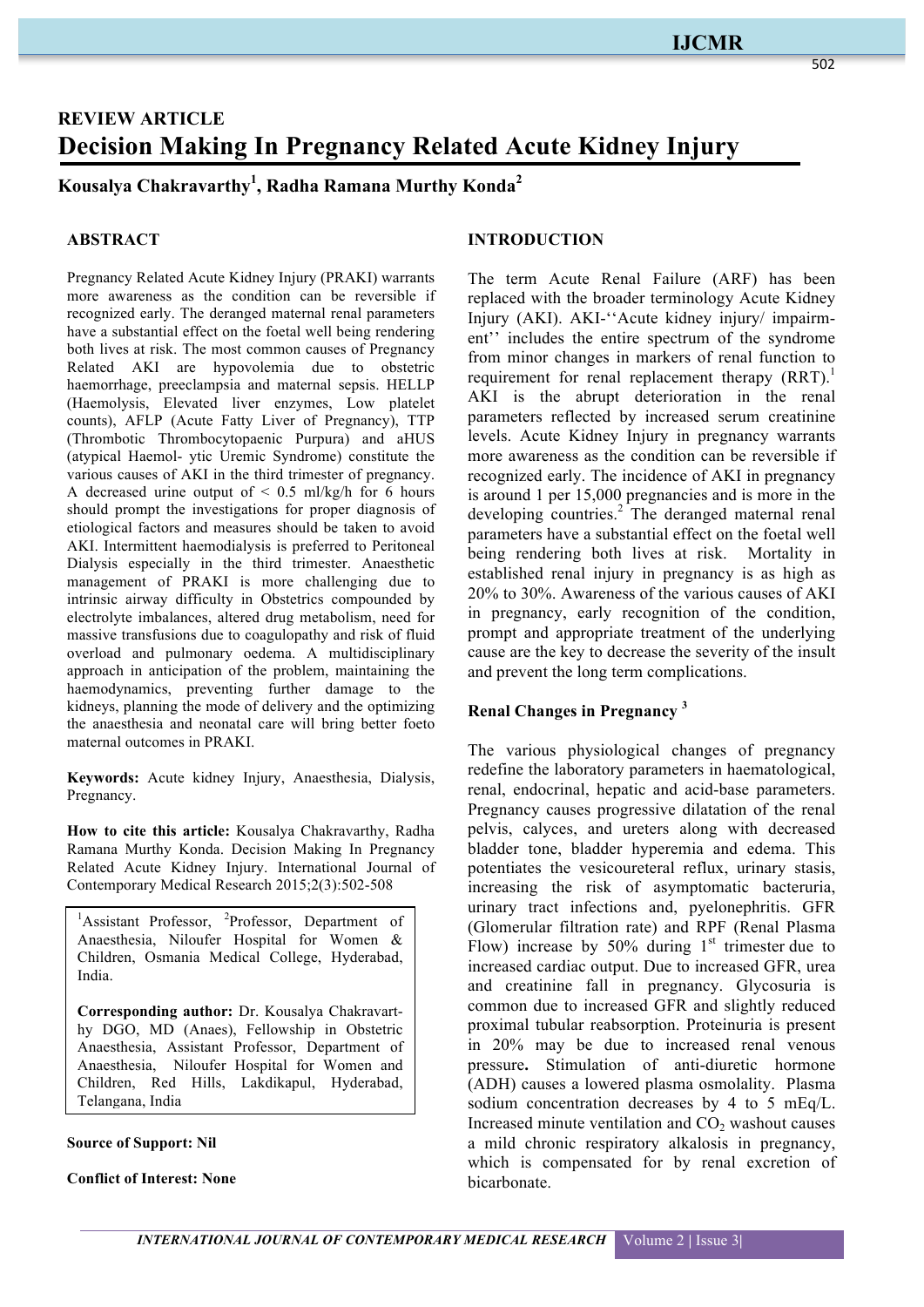# **Definition of AKI**

To standardize the definition of AKI, Acute Dialysis Quality Initiative group in 2004, published the RIFLE (risk, injury, failure, loss of kidney function, and end-stage renal failure) criteria based on the level of serum creatinine (SCr) and urine output (UO). A patient can fulfil the criteria through changes in serum creatinine (SCreat) or changes in UO, or both. The criteria that lead to the worst possible classification should be used. $4$  (Table 1)

The Acute Kidney Injury Network (AKIN) group in 2007, proposed a modified version of the RIFLE criteria. In AKIN classification, the AKI definition is considered after adequate hydration and after ruling out the obstructive uropathy. AKIN classification does not include GFR. AKIN Stage I is analogous to RIFLE-Risk, but requires at least two SCr determinations within 48hrs. Patients receiving renal replacement therapy were classified as AKIN stage-3 (RIFLE Failure). The loss and end-stage kidney disease categories were eliminated in the AKIN classification.

# **AKIN Staging and Grading of AKI: <sup>5</sup>** (Table 2)

AKI is defined as any of the following:

- 1. Increase in SCr by  $\geq$  0.3 mg/dl ( $\geq$ 26.5 μmol/l) within 48 hours; or
- 2. Increase in SCr to  $\geq$  1.5 times baseline, which is known or presumed to have occurred within the prior 7 days; or
- 3. Urine volume < 0.5 ml/kg/h for 6 hours.

#### **Predictors of PRAKI (Pregnancy Related AKI)**

There is no separate consensus on the definition for Pregnancy Related Acute Kidney Injury. Serum creatinine and GFR (Glomerular Filtration Rate) reflect the extent of damage in PRAKI. Both RIFLE and AKIN criteria have been correlated to the outcomes in patients with AKI. Hoste et al studied the clinical course of ICU patients with RIFLE criteria and concluded that the RIFLE classification is a very sensitive definition of acute kidney injury.<sup>6</sup> The RIFLE criteria have been applied to the Pregnancy Related Acute Kidney Injury with good prediction of maternal mortality. Silva et al studied 55 Obstetric patients with AKI under dialysis and found a positive association of RIFLE criteria with maternal mortality.<sup>7</sup> Incidence of oliguria was 65% in their study. The commonest cause of oliguria was HELLP syndrome. Kamal et al, in their recent 3 year prospective study concluded that the RIFLE classification system could predict the risk of mortality from AKI in obstetric ICU patients and that the mortality was positively associated with high RIFLE classes. <sup>8</sup>

## **1. Creatinine as the predictor of PRAKI:**

The serum creatinine levels reflect the status of kidney function in pregnancy. The increase in the serum creatinine levels is taken as the hallmark of Acute Kidney Injury in pregnancy. The physiological increase in GFR, decreases serum creatinine to a range of 0.4 to  $0.8 \text{mg/dl}$ .<sup>9</sup> Hence a Serum creatinine level of ≥1 mg/dL over a period of 48hrs or a rapid rise of 0.5 mg/dL above baseline should prompt the investigations for AKI.

# **2. Estimation of Glomerular Filtration Rate:**

A decreased GFR (Glomerular Filtration Rate) may be an early marker of compromised renal function in pregnant patients, even in the presence of normal serum creatinine. Weight based Cockcroft-Gault formula may over estimate GFR in pregnancy because the increased body weight is not proportional to increased muscle mass or creatinine production. MDRD (Modification of Diet in Renal Disease) based on age, serum creatinine, and gender, underestimates GFR both in healthy and preeclamptic pregnancies and is less reliable as a screening test for kidney disease. Smith et al compared the performance of the modified MDRD formula with inulin clearance in three groups of women: healthy pregnant volunteers, women with preeclampsia, and pregnant women with CKD before pregnancy.<sup>10</sup> They concluded that, MDRD significantly underestimates GFR in both healthy and pre-eclamptic pregnancies. MDRD is less accurate than creatinine clearance and is not sensitive enough to be used as a screening test for renal disease in pregnant population. Creatinine clearance by 24-hour urine collection by far, is the gold standard method for estimating GFR in pregnancy. 24hr urine protein and urine protein to creatinine ratio can also give a good assessment of proteinuria in pre eclamptic patients. $11$ 

#### **DEALING WITH RAISING SERUM CREATININE**

The management of raising serum creatinine in pregnancy:

- I. Recognizing the cause for raise in serum creatinine
- II. Treatment of the underlying cause
- III. Care of the pregnant patient with PRAKI:
	- a) Measures to Optimize the renal function
	- b) Raising serum creatinine Indications for Dialysis
- I. **Recognizing the cause for raising serum creatinine (**Table-3: The aetiology of AKI in pregnancy)

Hypovolemia of any aetiology, severe preeclampsia /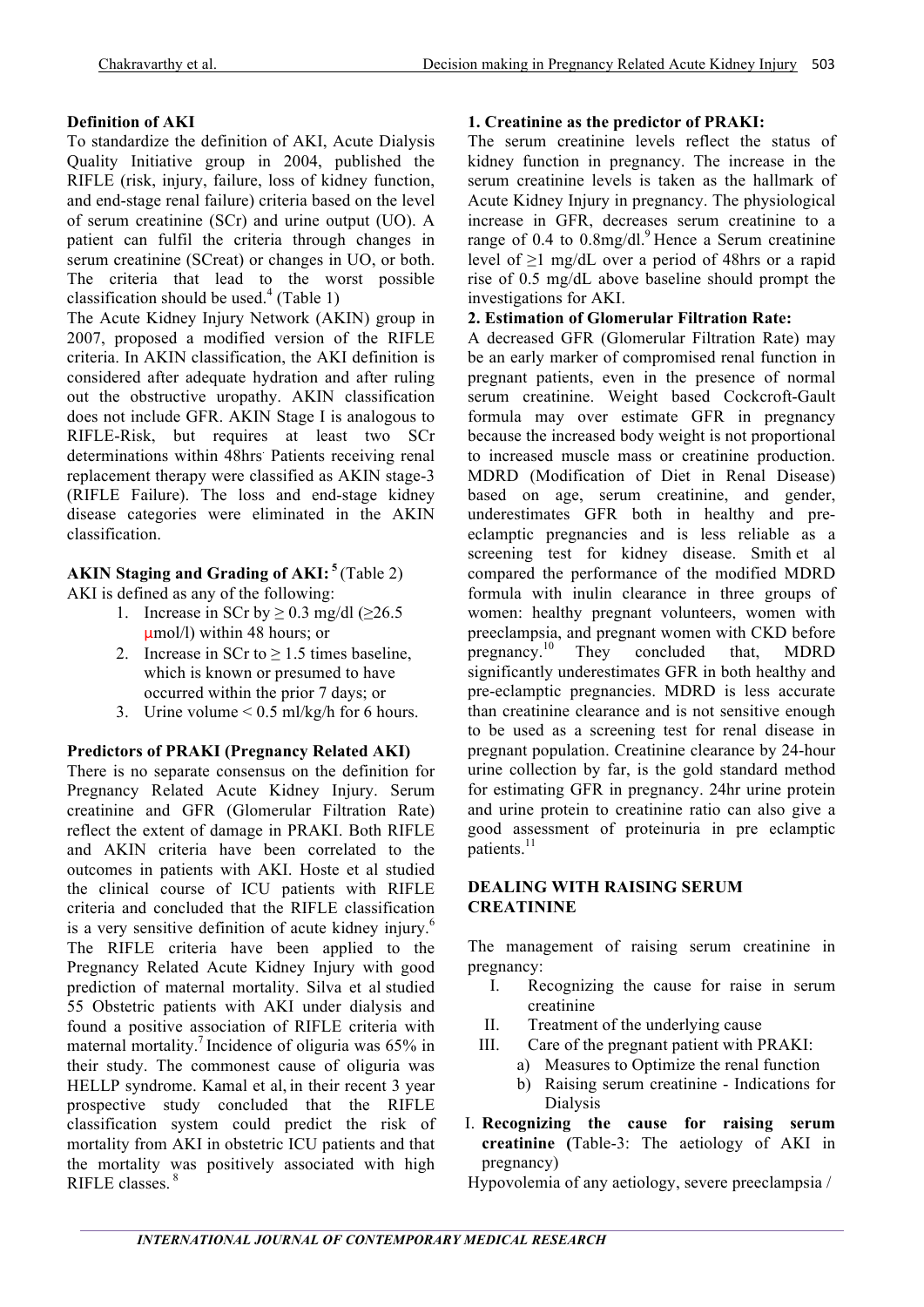eclampsia /HELLP syndrome and sepsis are the common cases of acute kidney injury (AKI) in pregnancy. Siam et al from Egypt reported an incidence of 12.39% AKI, among 88 obstetric patients admitted to ICU.<sup>12</sup> The causes of AKI were obstetric hemorrhage in 34 (38.63%), pregnancyrelated hypertension in 25 (28.4%), HELLP syndrome in 14 (15.9%), sepsis in 6 (6.81%), anaesthetic complications in 4 (4.54%), pulmonary embolism in 2 (2.27%) and acute fatty liver in 3 (3.3%) cases. A recent study at Morocco reported 37 cases of PRAKI over one year, with preeclampsia in 66.6%, hemorrhagic shock in  $25\%$  of the cases.<sup>13</sup>

Pregnancy is associated with progressive increase in the concentrations of procoagulant factors, decreased fibrinolytic activity, loss of endothelial cell thrombomodulin, and decrease in the activity of ADAMTS13, with the maximum abnormalities occurring at delivery and immediately postpartum.<sup>14</sup> All these factors can precipitate acute episodes of TTP-HUS in the later half of pregnancy. TTP – HUS may relapse during pregnancy and can recur in subsequent pregnancies. <sup>15</sup> Preeclampsia, HELLP, AFLP (Acute Fatty Liver of Pregnancy), TTP and HUS constitute the most common differential diagnosis of PRAKI in late pregnancy.

## **Investigations for diagnosing PRAKI**:

Baseline investigations to rule out the various etiological causes of AKI

- 1. *Haemogram*
	- a. Haematocrit indicate anemia, haemconcetration
	- b. Platelet count thrombocytopaenia
	- c. Leucocytosis or neutropania s/o sepsis
- 2. *Kidney function tests:*
	- a. Serum creatinine levels
	- b. Blood urea / BUN
	- c. Serum electrolytes to detect dyselectrolytaemia
	- d. Urine microscopy and culture sensitivity: to detect Proteinuria, Microscopic haematuria, Bacteruria
	- e. 24hr Urine collection for Urinary proteins
	- f. Protein creatinine ratio
	- g. Creatinine clearance and GFR estimation
	- h. Urine Biochemistry Increase in FeNa may be noted even before oliguria. A FENa value  $\leq$ 1% suggest prerenal and  $\geq$ 2% indicates an intrinsic renal cause of AKI.
- 3. *LFT:* Bilirubin & liver enzymes to rule out HELLP/AFLP/ Hepatoranal syndrome.
- 4. *LDH:* to detect microangiopathes (HELLP/ AFLP). Increased bilirubin levels, raised LDH and

presence of schistocytes in peripheral smear suggest red cell fragmentation.

- 5. *Coagulation profile* if platelet count is < 1.0 lakh/ $mm<sup>3</sup>$  or Deranged LFT
- 6. Sepsis profile if the clinical features are suggestive of Sepsis with AKI
- 7. Acid base status as assessed by blood gases
- 8. ECG
- 9. *Ultrasound*: To identify parenchymal causes or obstructive uropathy
- 10. Indications for Renal Biopsy in PRAKI<sup>16</sup>
	- a. In symptomatic women before 28 weeks gestation in the presence of sterile urine and kidneys >10 cm in size after excluding or correcting coagulopathy or thrombocytopenia and controlling the blood pressure.
	- b. In such conditions where a knowledge of renal histology will have a major impact on the immediate therapeutic interventions ensuring materno foetal safety.
	- c. Sudden deterioration of renal function before 32 weeks where prerenal and postrenal causes of acute kidney injury have been excluded and intrinsic renal injury is suspected.
	- d. Symptomatic nephrotic syndrome before 32 weeks
	- e. In patients with oliguria who have rapidly worsening acute kidney injury, hematuria, and red blood cell casts
- 11. Other Biomarkers: <sup>17</sup> are not routinely used in PRAKI
	- a. Cystatin-C is an endogenous cysteine proteinase inhibitor. It is neither secreted nor reabsorbed but completely metabolized, by proximal renal tubular cells. It is unaffected by sex, age, height, weight, and muscle mass and identifies AKI 24-48 hours earlier than serum creatinine.
	- b. Kidney Injury Molecule-1(KIM-1) KIM-1 is a type 1 trans-membrane marker of severity of AKI.
	- c. Neutrophil gelatinase-associated lipocalin (NGAL): NGAL may be a sensitive urinary biomarker of sepsis- related, ischemic and nephrotoxic (contrast induced) AKI.

#### **II: Treatment of the underlying cause**

The earliest manifestation of PRAKI is a decrease in urine output. A decreased urine output of  $\leq 0.5$ ml/kg/h for 6 hours should prompt the investigations for proper diagnosis of etiological factors. A detailed history and clinical examination should precede the investigations. Early identification of at risk patients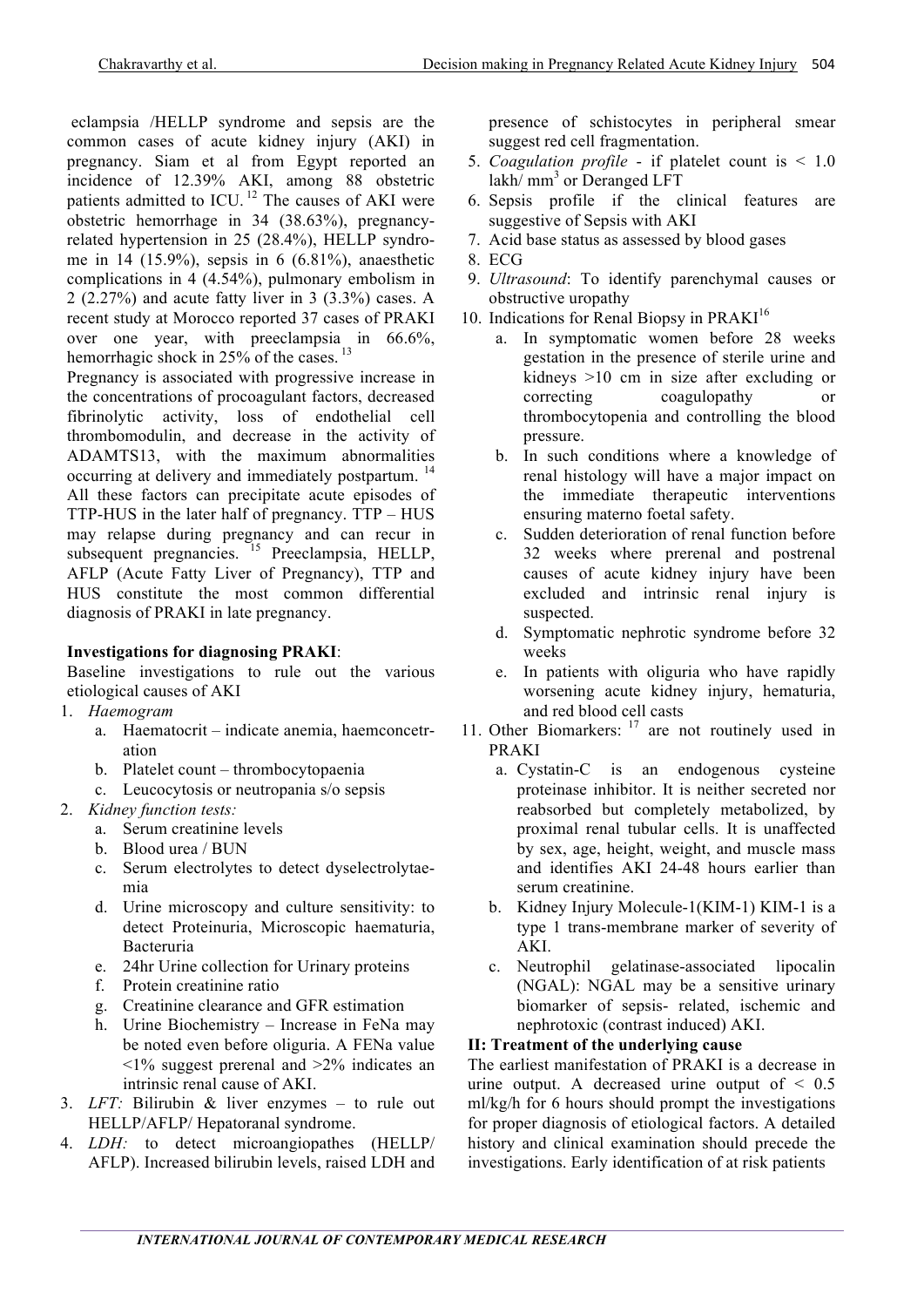|                                | Serum creatinine (SCr)                                                           | Urine output (UO)                           |  |
|--------------------------------|----------------------------------------------------------------------------------|---------------------------------------------|--|
| <b>Risk</b>                    | Increased creatinine x 1.5 or<br>GFR decreases $>25\%$ from the base line        | Urine output $\leq 0.5$ ml/Kg/hrx6hrs       |  |
| Injury                         | Increased creatinine x 2 or<br>GFR decreases $>50\%$ from the base line          | Urine output $\leq 0.5$ ml/Kg/hrx12hrs      |  |
| <b>Failure</b>                 | Increased creatinine x 3 or or<br>GFR decreases $>75\%$ or S.Creat $\geq$ 4mg/dl | $UO \leq 0.3$ ml/kg/h x 24h or anuria x 12h |  |
| <b>Loss of Function</b>        | Persistent ARF complete loss of renal function >4 weeks                          |                                             |  |
| <b>End Stage Renal Disease</b> | End-stage renal disease $($ >3 months)                                           |                                             |  |

Table-1: The RIFLE criteria for Acute Kidney Injury<sup>4</sup>

| <b>RIFLE</b>   | <b>AKIN</b>    | Serum creatinine                                                  | Urine output                     |
|----------------|----------------|-------------------------------------------------------------------|----------------------------------|
|                | <b>Stage</b>   |                                                                   |                                  |
| <b>Risk</b>    |                | $1.5-1.9$ times baseline                                          | $0.5$ ml/kg/h for 6–12           |
|                |                | OR.                                                               | hrs                              |
|                |                | $> 0.3$ mg/dl ( $> 26.5$ mmol/l) increase with in 48hrs           |                                  |
| Injury         | $\mathfrak{D}$ | $2.0 - 2.9$ times baseline                                        | $\leq$ 0.5 ml/kg/h for $>$ 12    |
|                |                |                                                                   | hrs                              |
| <b>Failure</b> | 3              | 3.0 times baseline                                                | $\leq$ 0.3 ml/kg/h for $\geq$ 24 |
|                |                | OR.                                                               | hrs                              |
| Loss           |                | Increase in serum creatinine to $> 4.0$ mg/dl ( $> 353.6$ mmol/l) |                                  |
|                |                | OR.                                                               | <b>OR</b>                        |
| <b>ESRD</b>    |                | Initiation of renal replacement therapy                           | Anuria for $> 12$ hours          |
|                |                | OR, In patients <18 years, decrease in eGFR to < 35 ml/min per    |                                  |
|                |                | $1.73 \text{ m}^2$                                                |                                  |

Table-2: Staging of AKI: The AKIN & RIFLE criteria<sup>4, 5</sup>

| AKI in early pregnancy        | <b>AKI</b> in late pregnancy   | Postpartum AKI               |  |
|-------------------------------|--------------------------------|------------------------------|--|
| 1. Hyperemesis gravidarum     | HDP / Preeclampsia             | Puerperal sepsis – septic    |  |
| Septic abortion               | <b>HELLP</b> Syndrome          | shock                        |  |
| 3. Hypovolemia – ruptured     | Hypovolemia-APH and<br>3.      | Consequences of              |  |
| ectopic                       | PPH - shock                    | Hypovolemia due to APH/      |  |
| 4. Urosepsis-bilateral        | Maternal sepsis – septic<br>4. | PPH/ AFE/ Septic shock/      |  |
| pyelonephritis                | shock                          | DIC causing ATN or           |  |
| 5. Anticardiolipin/           | <b>HUS</b><br>5.               | cortical necrosis            |  |
| antiphospholipid antibodies / | <b>AFLP</b><br>6.              | Intrinsic renal causes<br>3. |  |
| <b>TTP</b>                    | Amniotic Fluid emb - DIC -     | CKD with AKI<br>4.           |  |
| 6. CKD with pregnancy         | Shock                          |                              |  |
| SLE with flare                |                                |                              |  |

**Table-3:** The aetiology of AKI in pregnancy

AFLP = acute fatty liver of pregnancy; AKI = Acute Kidney Injury; APH= Antepartum Haemorrhage; AFE = Amniotic Fluid Embolism; ATN = Acute tubular necrosis; CKD = Chronic Kidney Disease; DIC= Disseminated intravascular coagulation; HUS = Hemolytic uremic syndrome; HELLP = hemolysis, elevated liver enzymes and low platelet count; PPH = Post partum haemorrhage; TTP = thrombotic thrombocytopenic purpura; SLE= Systemic Lupus Erythematosis

and institution of appropriate measures are highly recommended for prevention and management of Pregnancy Related AKI. Massive transfusion protocols in Obstetric haemorrhage and adequate resuscitation can prevent the onset and also decrease the magnitude of AKI. Aggressive management of hypovolemia, correction of coagulation derangements with blood and blood products, judicious use of oxytocics is necessary to prevent AKI in obstetric haemorrhage.18

Maternal sepsis and APLA syndrome can present as deranged renal parameters any time in pregnancy. Severe Preeclampsia is one of the common causes of AKI in third trimester. HELLP and AFLP may constitute the far end of the spectrum of Hypertensive disorders of pregnancy. Termination of pregnancy will prevent further renal damage in Severe Preeclampsia, HELLP and AFLP. The differential diagnosis of Low platelet counts with AKI includes TTP and aHUS where plasma exchange is the firstline treatment (Table-4).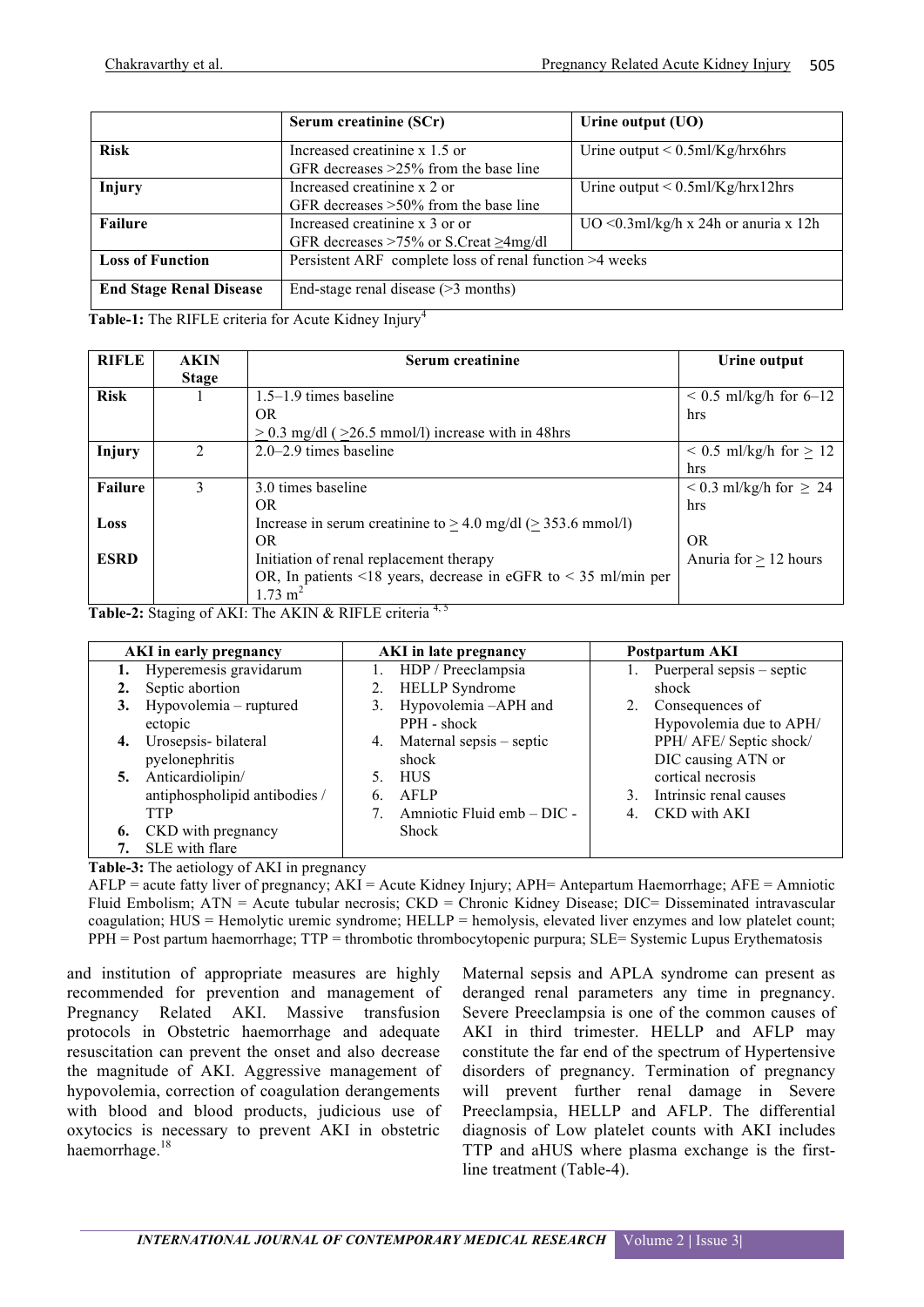|                                  | Severe preeclampsia        | <b>HELLP</b>    | <b>AFLP</b>                | <b>TTP</b>        | aHUS       |
|----------------------------------|----------------------------|-----------------|----------------------------|-------------------|------------|
| <b>Frequency of hypertension</b> | $100\%$                    | 80%             | 25%-50%                    | Occasional        | $^{+}$     |
| Neurologic symptoms              | No                         | No              | N <sub>0</sub>             | Yes               | No         |
| <b>AKI</b>                       | Mild                       | Mild/moderate   | Moderate                   | Mild / moderate   | Severe     |
| Hemolytic anemia                 | $\theta$                   | $^+$            | $0/+$                      | $++$              | $^+$       |
| Thrombocytopenia                 | $0/+$                      |                 | $^{+}$                     | $++$              | $^{++}$    |
| ↑Liver transaminase              | $0/+$                      | $^+$            | $++$                       | $\theta$          | $\theta$   |
| $\uparrow$ aPTT                  | $0/+$                      | $0+$            | $^{+}$                     | $\theta$          | 0          |
| <b>ADAMTS-13 activity</b>        | $< 10\%$                   |                 | $\Omega$                   | $\Omega$          | $+++$      |
| <b>Gestational Age</b>           | $3rd$ Trimester            | $3rd$ Trimester | $3rd$ Trimester            | $2/3rd$ Trimester | Postpartum |
| <b>Treatment</b>                 | Delivery; Support measures |                 | Plasma infusion / exchange |                   |            |

Table-4: Differential diagnosis Severe preeclampsia, HELLP, AFLP, TTP & HUS<sup>15</sup>

 $AFLP =$  acute fatty liver of pregnancy;  $APT =$  Activated partial thromboplastin time;  $AHUS =$  atypical hemolytic uremic syndrome; HELLP =hemolysis, elevated liver enzymes and low platelet count, TTP = thrombotic thrombocytopenic purpura.

Obstetric aetiologies account for approximately 50- 70% of cases of renal cortical necrosis.<sup>19</sup> Patients present with the abrupt onset of oliguria or anuria, gross hematuria, flank pain and hypotension. The diagnosis can be made by ultrasonography or post partum CT scan.

Other causes of decrease urine output like Congestive cardiac failure should be managed with diuretics and afterload reduction.

#### **PREEXISTING RENAL DISEASE**

Approximately 3% of women of child bearing age will have pre-existing CKD.<sup>20</sup> Pregnant patients with CKD may develop Preeclampsia, aggravation of hypertension and renal function deterioration during pregnancy. The rate of complications are higher in mothers with Severe CKD (Scr >1.9 mg/dl or GFR 15-29 mL/ $min/1.73m^2$ , than in those with Moderate CKD (Scr 1.3-1.9 mg/dl or GFR 30-59 mL/min/1.73 m 2 ) or Mild CKD (Scr < 1.3mg%, GFR 60-89 ml/min/  $1.73 \text{m}^2$ ).<sup>21</sup>

#### **CARE OF THE PREGNANT PATIENT WITH AKI**

- a. Measures to Optimize the renal function
- b. Raising serum creatinine Indications for Dialysis

#### **A. Measures to optimize renal function (KIDGO Recommendations): <sup>22</sup>**

- 1. Correction of hypovolemia: For patients with or at risk of AKI, in the absence of haemorrhage, isotonic crystalloids are preferred to colloids (albumin or starches) as initial expansion of intravascular volume.<sup>2</sup>
- 2. EGDT (Early Goal Directed Therapy) should be followed in Maternal Sepsis /septic shock. Vasopressors (Noradrenaline) should be used along with fluids whreindicated.

Avoid Nephrotoxic drugs: Avoid NSAIDs and aminoglycosides. If necessary aminoglycosides shoud be given as a single daily dose.

- 3. Correction of Hyperkalaemia and other electrolyte disturbances.
- 4. Regular monitoring of serum creatinine and urine output.
- 5. Restriction of diuretic use only to patients with AKI with Fluid Overload.
- 6. Glycaemic control targeting plasma glucose 110 – 149 mg/dl (6.1 – 8.3mmol/L).
- 7. Early enteral nutritional supplementation in patients with any stage of AKI. Restrictions of protein intake will not prevent or delay initiation of RRT.

In patients with HELLP/ AFLP/ Rapid progress of AKI with worsening of renal parameters termination of pregnancy should be planned.

AKI may be associated with multiple organ dysfunctions and hence care should be extended towards monitoring for, prevention and management of other organs dysfunction.24

#### **B. Raising serum creatinine – Decision making-Indications for dialysis**

Acute indications for dialysis are the same for pregnant patients as for non-pregnant patients in terms of fluids and electrolytes, and complications of uraemia. Early dialysis is necessary in pregnant women with renal failure. The increased cardiac output, increased renal perfusion and lesser muscle mass may spuriously reflect higher GFR and lesser serum creatinine levels. The changing trend in the laboratory parameters should be considered instead of a single value.<sup>25</sup>

The indications for dialysis can be summarized as

- 1. Glomerular filtration rate (GFR) less than 20 mL/min per  $1.73 \text{ m}^2$
- 2. Blood urea nitrogen more than 100mg/dl
- 3. Uremic symptoms : encephalopathy, pericarditis or neuropathy
- 4. Metabolic acidosis (pH < 7.15) unresponsive to initial medical treatment
- 5. Hyperkalemia >6mEq/L
- 6. Diuretic resistant Volume overload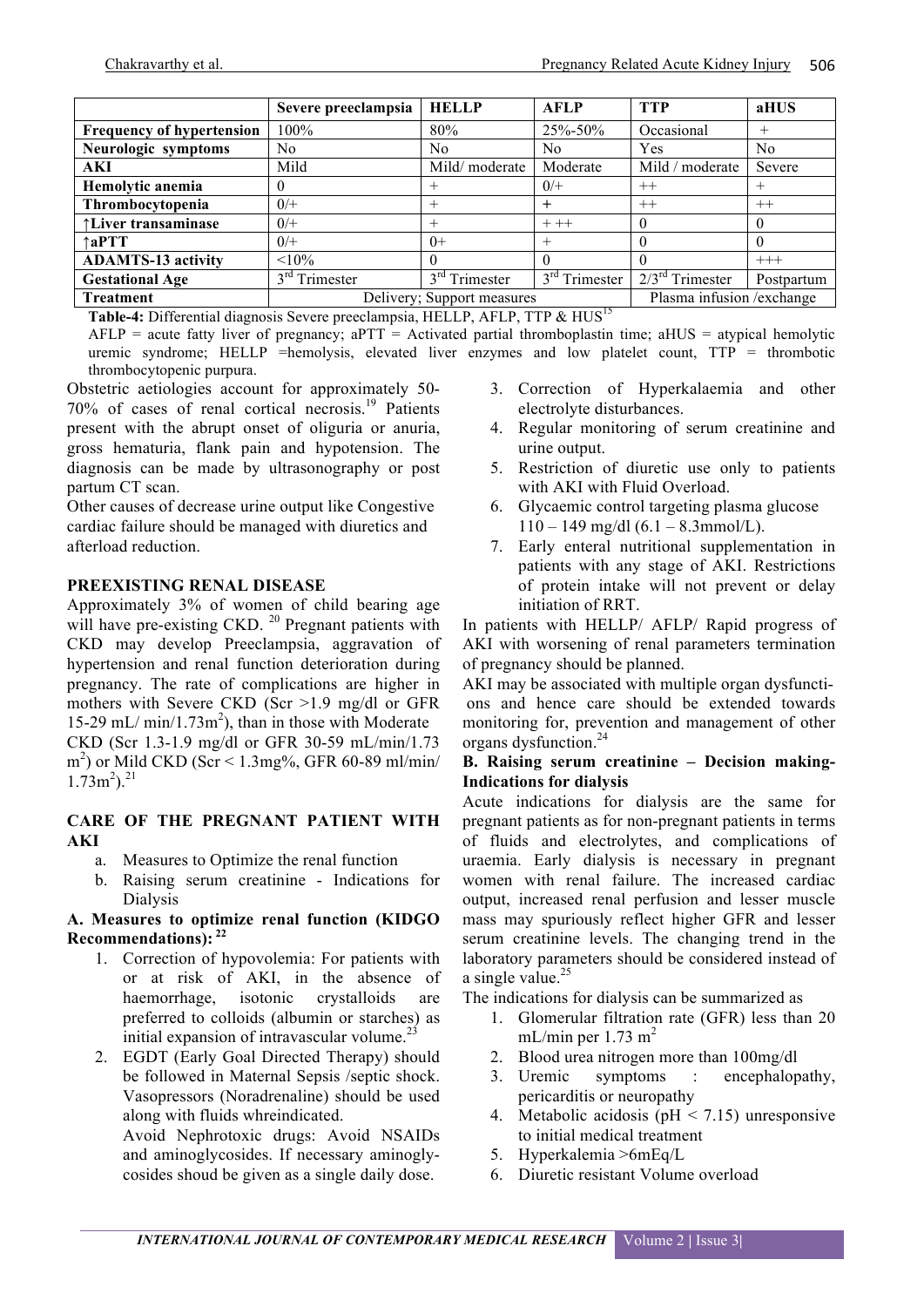There is some controversy over the optimal point of initiation of prophylactic dialysis.  $^{26}$  The need for early intervention depends upon the cause and reversibility of AKI and the gestational age. In conditions of raising serum creatinine and azotemia with reversible causes like pyelonephritis, aggressive control of azotemia results in better fetal and maternal outcomes. **Mode of dialysis:** Any dialysis modality can be used in pregnancy. In most cases, the choice is intermittent hemodialysis.<sup>27</sup> Peritoneal dialysis with smaller volumes and frequent exchanges is another option. Peritoneal dialysis may be difficult in the third trimester due to increased uterine size. A daily dialysis program with longer low volume high frequency HD (20h/week) improves and minimizes hemodynamic fluctuations.<sup>28</sup> BUN levels  $\leq 60$ mg% and prevention of metabolic acidosis are better achieved with longer HD compared to shorter dialysis. Intense dialysis management improved the care of the pregnant patients with CKD with ESRD on dialysis. Meticulous care during dialysis including nutritional support, control of anaemia, blood pressure and electrolyte imbalance, has increased fetal survival from 23% in 1980 to 90% in the recent years.<sup>29</sup>

#### **Anaesthetic management of operative deliveries in pregnant patients with AKI**. 30

Anaesthetic management of PRAKI is challenging because of increased peri operative risks with both regional and general anaesthesia techniques. The need for massive transfusion due to coagulopathy and the risk of fluid overload due to AKI needs to be balanced. Regional anaesthetic techniques such as spinal / epidural anaesthesia are considered safe and effective provided, the coagulation profile and intravascular volume status are normal. General anaesthesia when required is challenging. The intrinsic difficulty in Obstetric airway management is compounded by the associated pre eclampsia and AKI.

*Considerations during General Anaesthesia in PRAKI:* 

- 1. Acid aspiration prophylaxis
- 2. Mandatory preoxygenation with 100% Oxygen
- 3. Modified RSI (Rapid Sequence Induction). The use of succinylcholine is limited by the presence of Hyperkalaemia. Atracurium is the intermediate muscle relaxant of choice as the renal metabolism of anaesthetic drugs is decreased in AKI.
- 4. NSAIDs should be avoided. Dexmedetomidine can be used safely in the perioperative period for the attenuation of stress response during laryngoscopy and intubation. It decreases the intra operative awareness and can be used to enhance the post operative pain relief.
- 5. Short acting Opioids can be used for postoperative pain relief.
- 6. Antihypertensive should be continued in cases of severe pre eclampsia and HELLP syndrome. The dose of  $MgSO<sub>4</sub>$  if started for seizure prophylaxis should be halved and determined by serum magnesium levels.

**Care during post partum period**: The post operative/post partum care includes optimization of nutritional requirement, correction of anaemia and electrolyte imbalance. Strict Intake /output chart has to be maintained to avoid Fluid overload and positive balance. Pharmacological or mechanical VTE Prophylaxis should be started. In the postpartum period, the need for dialysis is reflected by etiological factor and the Stage of AKI. Obstetric causes and early stages of AKI tend to resolve after delivery. Renal protection strategies should be followed till the normalization of renal parameters. All the patients should be followed up for 3months after delivery for resolution of AKI or development of CKD.

# **CONCLUSION**

Pregnancy Related Acute Kidney Injury needs more awareness, preventive measures in high risk pregnant patients, early evaluation and management. The etiological factor of PRAKI and the staging of AKI reflect the possible extension of the renal injury and also the reversibility of the condition. A multidisciplinary approach in anticipation of the problem, maintaining the hemodynamics, preventing further damage, planning the mode of delivery and the optimizing the anaesthesia and neonatal care will bring better foeto maternal outcomes in PRAKI.

#### **REFERENCES**

- 1. Mehta RL, Kellum JA, Shah SV, Molitoris BA, Ronco C, Warnock DG. Acute Kidney Injury Network: report of an initiative to improve outcomes in acute kidney injury. Crit Care 2007;11:R31.
- 2. Lafayette R. AKI in pregnant patient: two lives at stake. Nephrology Times. 2010;3:9-10.
- 3. Yaakov Beilin, Robert W. Reid. Renal Disease. In: David H. Chestnut, editor. Obstetric Anesthesia: Principles and Practice,  $5<sup>th</sup>$  edition. Philadelphia, PA : Elsevier/Saunders; 2014. p.1165 -1178.
- 4. Bellomo R, Ronco C, Kellum JA, Mehta RL, Palevsky P and the ADQI workgroup. Acute renal failure – definition, outcome measures, animal models, fluid therapy and information technology needs: the Second International Consensus Conference of the Acute Dialysis